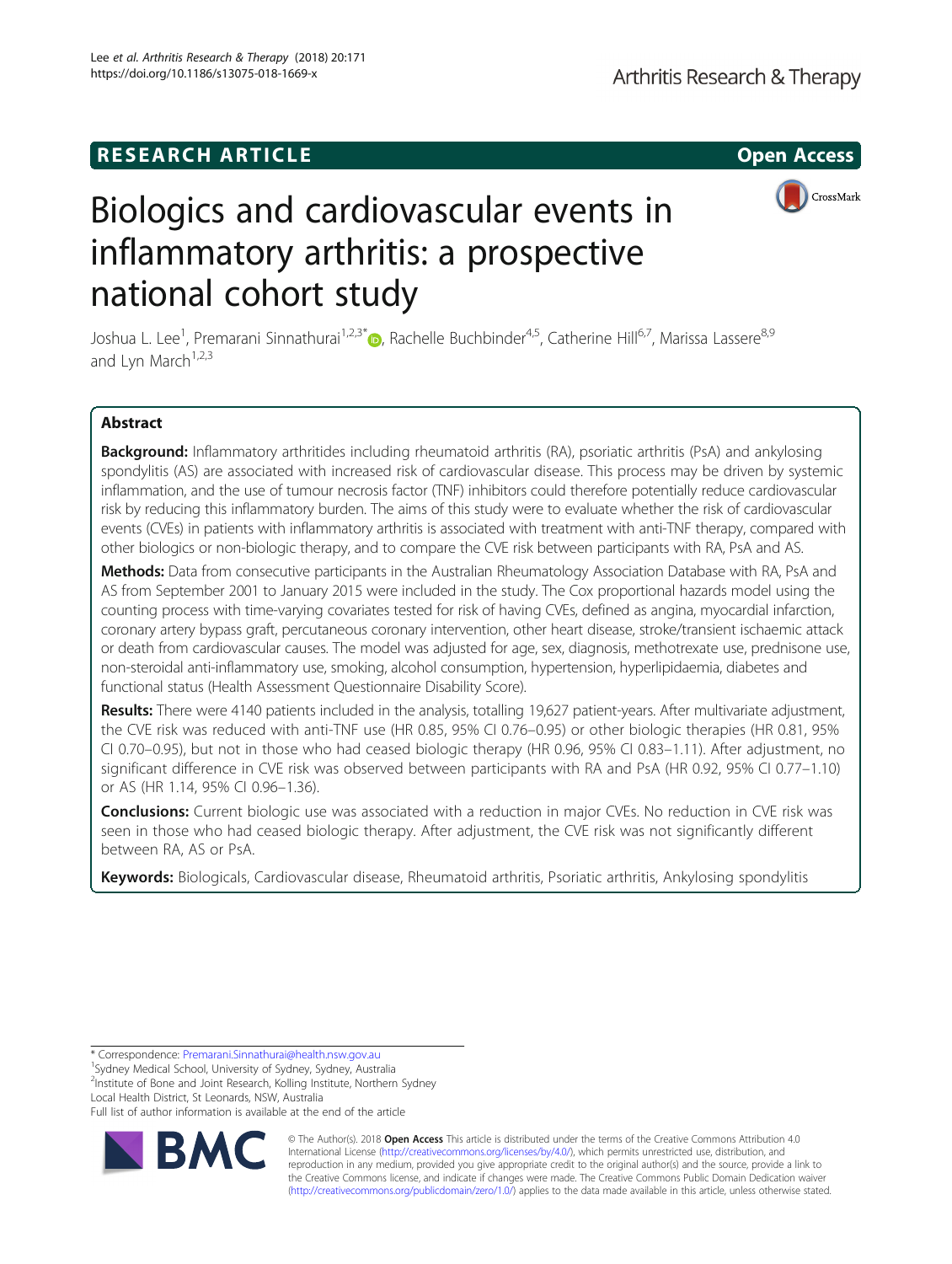#### Background

Inflammatory arthritides such as rheumatoid arthritis (RA), ankylosing spondylitis (AS) and psoriatic arthritis (PsA) impose a heavy burden of morbidity and mortality on populations worldwide. A significant component of this is the two-fold increased risk of cardiovascular events (CVEs) [[1\]](#page-7-0), with some evidence for increasing risk with longer disease duration  $[2-4]$  $[2-4]$  $[2-4]$  $[2-4]$ . It has been proposed that this is due to inflammatory processes driven by cytokines such as tumour necrosis factor (TNF), with a high inflammatory burden driving autoantibody production and apoptosis of endothelial cells to cause vascular damage  $[5]$  $[5]$  and a pro-thrombotic state  $[6]$  $[6]$ .

The use of TNF inhibitors could therefore potentially reduce cardiovascular risk by controlling systemic inflammation. A recent study demonstrated that an RA cohort with disease onset after the year 2000 did not have an increased mortality risk compared to the general population, whereas those with disease onset prior to 2000 were at increased risk [[7](#page-7-0)]. Several studies have demonstrated that treatment of inflammatory arthritis with TNF inhibitors is associated with an improvement in surrogate markers of cardiovascular health such as endothelial stiffness, biochemical lipid profile and carotid intima-media thickness [\[8](#page-7-0)–[13\]](#page-7-0).

There is conflicting evidence regarding clinical cardiovascular endpoints such as rate of myocardial infarction, stroke and cardiovascular-related death after treatment with biologics in patients with RA. Some studies report a lower risk of CVEs [[14,](#page-7-0) [15\]](#page-7-0), while others report no significant difference [\[16,](#page-8-0) [17\]](#page-8-0). Studies assessing cardiovascular risk in RA have been performed in locations including North America [[14](#page-7-0), [18,](#page-8-0) [19](#page-8-0)], Britain [\[20\]](#page-8-0) and Sweden [\[21](#page-8-0)], but as yet no studies have been undertaken in the Australian context where there are stringent criteria for accessing biologic therapy. Furthermore, little research has been done to establish the effect of biologics on the CVE rate for inflammatory arthritis apart from RA. Thus, wider research is warranted in a range of arthritic conditions to examine whether biologic therapy is helpful beyond direct arthritic control in these patients.

The aim of this study was to determine whether the risk of CVEs in patients with RA, AS or PsA was associated with treatment with anti-TNF therapy, compared with other biologics or non-biologic therapy, and to compare the CVE risk between arthritis diagnoses.

#### Methods

The Australian Rheumatology Association Database (ARAD) is a national voluntary registry for patients with inflammatory arthritis (RA, AS, PsA and juvenile idiopathic arthritis). Details regarding the ARAD methodology have been described previously [\[22](#page-8-0)]. Briefly, participants with inflammatory arthritis complete self-reported questionnaires in paper or online format. Initially, these were completed biannually; however, from January 2014, the frequency of questionnaires was decreased to annually after the first 2 years of follow-up. The participant questionnaires include self-reported demographic details, current and past use of medications for arthritis, and current and past co-morbid medical conditions. Participants also complete patient-reported outcome measures including the Health Assessment Questionnaire Disability Score (HAQ)—a measure of functional status with scores ranging from 0 to 3 where higher scores indicate greater disability [[23](#page-8-0)].

The majority of participants are referred by their treating rheumatologist (98.5%) and a small proportion is self-referred. Rheumatologists complete basic information at baseline including demographics and diagnosis. Cause of death is validated by data linkage to the Australian National Death Index, which provides verified International Statistical Classification of Diseases and Related Health Problems, 10th revision (ICD-10) coding for cause of death [[24](#page-8-0)]. Skilled data-entry personnel review inputs and correct errors, contacting participants for clarification as required.

Consecutive participants with RA, PsA or AS who had completed at least two separate ARAD questionnaires from database inception on 12 September 2001 to 28 January 2015 were included in the analysis. Demographic details, diagnosis, date of questionnaire, medications, medical history, HAQ score and, when applicable, cause of death were extracted from the ARAD on 28 January 2015. The primary outcome of interest was the composite rate of CVEs. CVEs were defined as any stable/unstable angina, myocardial infarction, coronary artery bypass graft, percutaneous coronary intervention, other heart disease (e.g. valvular), stroke/transient ischaemic attack or death from cardiovascular causes. This was in line with definitions commonly used in the literature [[25](#page-8-0)–[28\]](#page-8-0). Identification of CVEs, other than cardiovascular-related death, was based upon participants' self-report. Based on ICD-10 codes obtained via data linkage with the Australian National Death Index, any cause of death in Chapter IX (Blocks I00–I99, "Diseases of the circulatory system") was identified as a cardiovascular-related death and included in the composite measure of CVEs [\[24,](#page-8-0) [29\]](#page-8-0).

#### Statistical methods

Survival analysis was conducted in SAS 9.4 using the Cox proportional hazards model and the counting process method to estimate hazard ratios (HRs) and corresponding 95% confidence intervals (95% CIs) for the rate of CVEs in patients who had anti-TNF biologic treatment, as compared to those with other biologic therapy or no biologic therapy. A repeated-events counting process model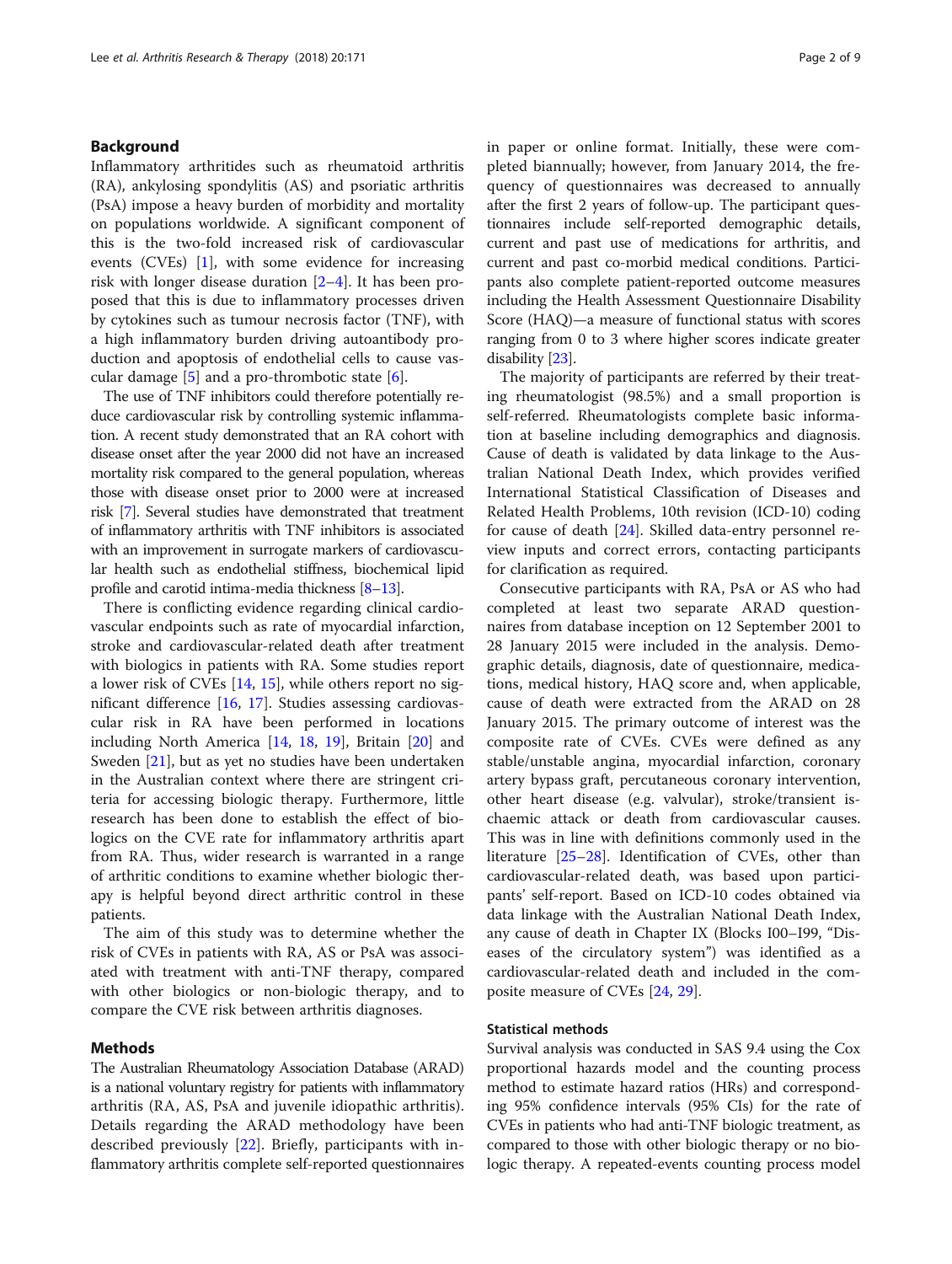was utilised rather than a time-to-first-event model in order to account for the increased risk from multiple events during follow-up [\[30](#page-8-0)–[32](#page-8-0)]. Participants who did not experience any CVE were right censored at the end of follow-up.

The main predictor of interest was biologic therapy use. The ARAD codes individual biologic therapies as current, previous, never or unknown, at each reported time point. For this analysis, biologic therapies were coded by conflation into anti-TNF (infliximab, etanercept, adalimumab, golimumab, certolizumab pegol) or other (anakinra, rituximab, abatacept, tocilizumab) to form the mutually exclusive groups of current anti-TNF use, current other biologic use, previous biologic use (any) or biologic-naïve. Data points where participants reported unknown biologic use were treated as missing and were excluded from the analysis. Medication use was coded as a time-varying variable to account for participants being put on different treatment across the longitudinal cohort study. Included participants were assumed to continue their reported biologic therapy for the interval between surveys.

Other participant characteristics included in the model as explanatory variables were age, sex, arthritis diagnosis, disease duration, alcohol usage and smoking status. Treatment status for non-steroidal anti-inflammatory drugs (NSAIDs), methotrexate and prednisone/prednisolone was coded as never, current, past or unknown. Co-morbid medical illnesses which are known cardiac risk factors (hyperlipidaemia, hypertension or diabetes) were also included as explanatory variables. These were self-reported in the ARAD as current, past, never or unknown. Those that were reported as current or past were coded as a positive history while those reported as never were coded as negative. Data points where participants reported an unknown history were treated as missing data and dropped from the analysis. The HAQ was included as a continuous variable. Univariate analyses were conducted and continuous variables were checked for linearity. Variables with a  $p$  value less than 0.25 in the univariate analysis were included in the multivariate model. Multi-collinearity in the multivariate model was evaluated using variance inflation factors (VIFs).

Multivariate analysis was performed using the backwards elimination method and the  $\chi^2$  likelihood ratio test. Hazard ratios (HRs) with 95% confidence intervals (95% CIs) were reported using an  $\alpha$  value of 0.05. The risk of CVEs was compared between RA, AS and PsA using the HR for each diagnosis from the final adjusted multivariate model. The results were reported in accordance with the "Strengthening the Reporting of Observational Studies in Epidemiology" (STROBE) guidelines [[33\]](#page-8-0).

#### Results

Between 2001 and 2015, there were 4787 participants enrolled in the ARAD with a diagnosis of RA, AS or

PsA (Fig. [1](#page-3-0)). Participants with only a single completed questionnaire ( $n = 647$ ) were excluded. Thus, 4140 participants were included in the analysis, totalling 32,844 completed questionnaires. Participant demographics at the time of enrolment in the ARAD are presented in Table [1](#page-4-0). The median age was 56 years (interquartile range (IQR) 46–64 years), and 33.6% were male. The majority of participants had a diagnosis of RA ( $n = 3167$ , 76.5%), 561 (13.6%) had AS and 412 (10.0%) had PsA. The median time since diagnosis was 10 years (IQR 4– 19 years) and the median (IQR) HAQ was 1.13 (0.50– 1.75). Participants who had ever smoked regularly comprised 37.2% of the sample. In terms of alcohol use, 13.2% of participants were daily users, 54.4% occasional users and 32.4% non-users. Self-reported co-morbidities included hypertension (34.9%), hyperlipidaemia (19.1%) and diabetes (7.6%).

Table [2](#page-5-0) presents disease-modifying anti-rheumatic drug (DMARD) use at the time of enrolment in the ARAD: the majority of participants were recruited on current anti-TNF biologic therapy (56.8%), with some on alternative biologics (3.1%), and 36.8% of participants were biologic-naïve at ARAD enrolment. At baseline, 1776 (56.3%) participants with RA, 265 (64.5%) participants with PsA and 437 (78.0%) participants with AS were taking a biologic therapy. Current methotrexate use was reported by 55.6% of participants at enrolment, 39.0% were currently taking prednisone or prednisolone and 51.4% were currently taking NSAIDs.

The study period comprised a total of 19,627 patient-years. Therapy was primarily anti-TNF (12,555 patient-years, 64.0%) or other biologics (1963 patient-years, 10.1%), while 10.0% (1955 patient-years) had ceased biologic therapy and 15.9% (3116 patient-years) were biologic-naïve. Only 29 patient-years (0.1%) included unknown DMARD therapy. Across the study period, 552 participants (13.3%) experienced a composite cardiac event and 10 died secondary to cardiovascular causes, with only one of these 10 participants reporting a CVE during the study period before dying of a cardiovascular cause.

Univariate Cox proportional hazards regression analyses for the whole group showed that increased age, male gender, RA diagnosis, disease duration, greater disability (higher HAQ), ever smoking regularly, ever using methotrexate, current prednisone/prednisolone or NSAIDs, or a medical history of hypertension, hyperlipidaemia and diabetes were all significant predictors of CVEs at the 0.25 level of significance (Table [3](#page-5-0)). Use of biologic therapy, past but not current use of prednisone/prednisolone and any level of alcohol use were inversely associated with CVEs. Continuous variables of age and disease duration were evaluated for linearity, and there was no evidence of multi-collinearity.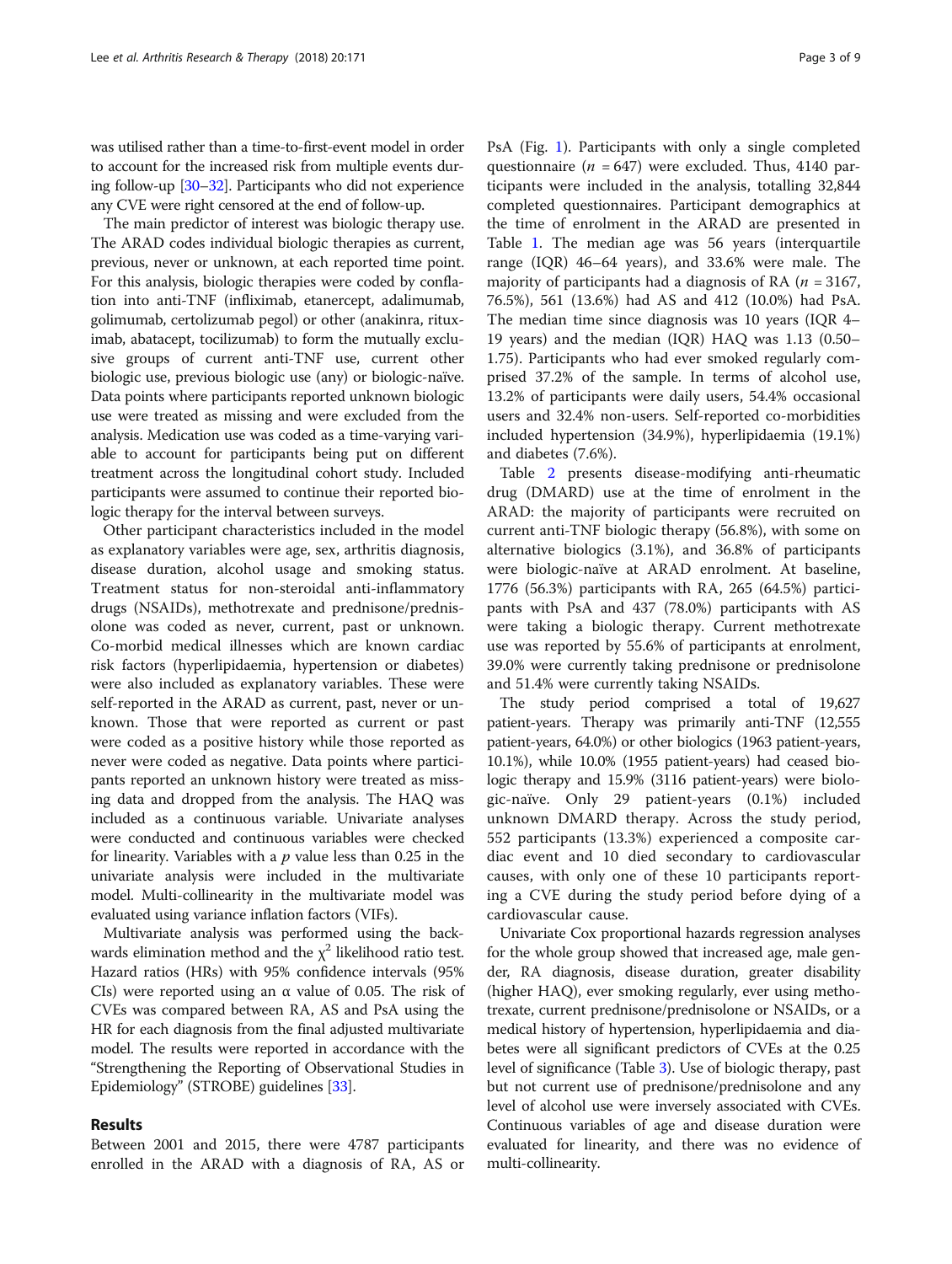<span id="page-3-0"></span>

Multivariate analysis for the whole group (Table [4](#page-6-0)) found that, following adjustment for potential confounders, compared to the biologic-naïve, the CVE risk was reduced with anti-TNF use (HR 0.85, 95% CI 0.76– 0.95) as well as use of other biologic therapies (HR 0.81, 95% CI 0.70–0.95), but was not reduced when biologic use was ceased (HR 0.96, 95% CI 0.83–1.11). After adjustment, no significant difference in the CVE rate was observed between RA and PsA (HR 0.92, 95% CI 0.77– 1.10) or AS (HR 1.14, 95% CI 0.96–1.36). Co-morbid hypertension, hyperlipidaemia and diabetes were all significant positive predictors of major adverse CVEs, as were increased age, male sex, ever smoking regularly, greater disability (higher HAQ) and current treatment with methotrexate or current use of NSAIDs. Alcohol use was associated with a decreased risk of CVEs. After adjusting for other variables, disease duration was not a significant predictor of major adverse CVEs.

#### **Discussion**

This study has demonstrated a reduction in CVEs associated with biologic use for both anti-TNF and other biologic agents in ARAD participants with RA, PsA or AS, compared with ARAD participants who were biologic-naïve. However, this protective effect for the CVE rate was not observed in those who had ceased using biologic agents. Previous studies have shown that people with any inflammatory arthritis have increased rates of both cardiovascular morbidity and cardiovascular mortality compared to the general population [\[4](#page-7-0), [34](#page-8-0)–[36\]](#page-8-0). However, there are few primary studies directly comparing event rates between different forms of inflammatory arthritis.

Our study explored the relationship between anti-TNF use and CVEs in the Australian context and was also

able to examine three different types of inflammatory arthritis in the same cohort. A reduced risk of myocardial infarction for RA patients treated with anti-TNF agents compared with conventional DMARDs was also reported in a recently updated analysis of the British Society for Rheumatology Biologic Register (BSRBR-RA) [[37\]](#page-8-0). The baseline characteristics of patients entered in the ARAD are similar to the biologic-exposed population in the BSRBR-RA [\[20](#page-8-0)]. A similar reduction in acute coronary syndrome events for patients with RA using anti-TNF therapy was also found in a recent Swedish co-hort study [\[38\]](#page-8-0). A recent systematic review reported a decreased risk of CVEs in patients with RA treated with TNF inhibitors or with methotrexate, and an increased risk in those using glucocorticoids or NSAIDs [[39\]](#page-8-0). This review also reported that treatment with systemic therapy decreased the risk of CVEs in patients with PsA or psoriasis. However, there was insufficient data to compare the CVE risk between individual therapies.

In the multivariate model, while current methotrexate use was not associated with any difference in CVE risk, those who had ceased methotrexate had an increased risk of CVEs compared to those who had never taken the medication. Conversely, participants who had ceased taking prednisone or prednisolone were at lower risk of CVEs compared with those who had never taken prednisone. The reasons for these associations are unclear, but there may be confounding by indication for these medications. There may also be confounders which are not accounted for, including socioeconomic factors which may influence the prescription of different therapies, or some associations may have occurred by chance.

Strengths of this study include the large database of prospective longitudinal data, which was fully utilised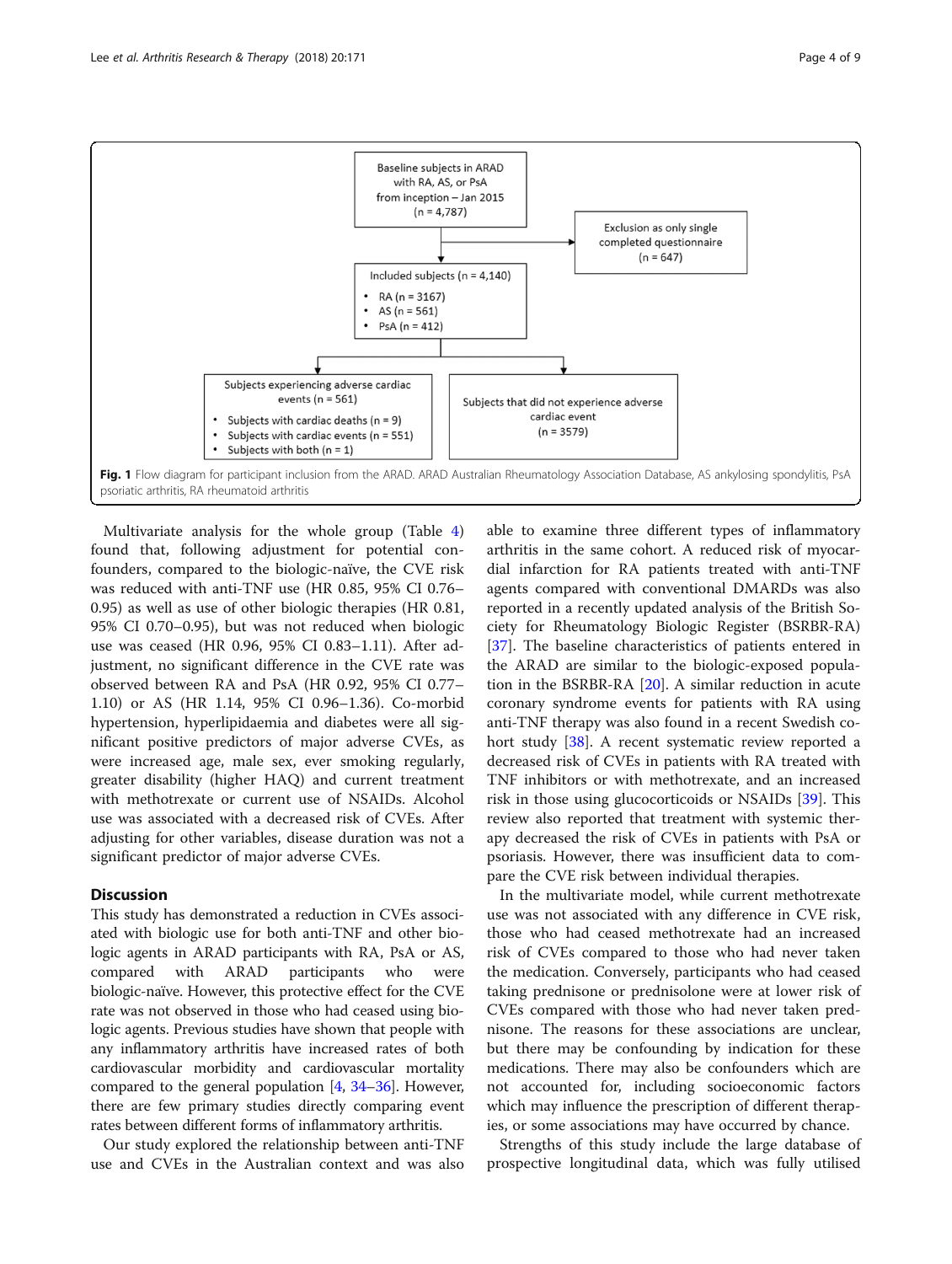|                                                         | Median (interquartile<br>range) | Number | Percentage |
|---------------------------------------------------------|---------------------------------|--------|------------|
| Age (years)                                             | 56 (46-64)                      |        |            |
| < 40                                                    |                                 | 569    | 13.7       |
| $40 - 49$                                               |                                 | 779    | 18.8       |
| $50 - 59$                                               |                                 | 1182   | 28.6       |
| $60 - 69$                                               |                                 | 1067   | 25.8       |
| $\geq 70$                                               |                                 | 543    | 13.1       |
| Sex                                                     |                                 |        |            |
| Male                                                    |                                 | 1393   | 33.6       |
| Female                                                  |                                 | 2747   | 66.4       |
| Disease duration (years) 10 (4-19)                      |                                 |        |            |
| $\leq$ 5                                                |                                 | 1075   | 26.0       |
| $6 - 10$                                                |                                 | 833    | 20.1       |
| $11 - 20$                                               |                                 | 694    | 16.8       |
| $21 - 30$                                               |                                 | 536    | 12.9       |
| > 30                                                    |                                 | 986    | 23.8       |
| Unknown <sup>a</sup>                                    |                                 | 16     | 0.4        |
| Diagnosis                                               |                                 |        |            |
| <b>RA</b>                                               |                                 | 3167   | 76.5       |
| AS                                                      |                                 | 561    | 13.5       |
| PsA                                                     |                                 | 412    | 10.0       |
| Health Assessment<br>Questionnaire Disability<br>Scoreb | $1.13(0.50-1.75)$               |        |            |
| Smoking regularly                                       |                                 |        |            |
| Current or past                                         |                                 | 1540   | 37.2       |
| Never                                                   |                                 | 2129   | 51.4       |
| Unknown <sup>a</sup>                                    |                                 | 471    | 11.4       |
| Alcohol consumption                                     |                                 |        |            |
| Never                                                   |                                 | 1342   | 32.4       |
| Sometimes                                               |                                 | 2253   | 54.4       |
| Every day                                               |                                 | 545    | 13.2       |
| History of co-morbid medical conditions                 |                                 |        |            |
| <b>Diabetes</b>                                         |                                 |        |            |
| No                                                      |                                 | 3826   | 92.4       |
| Yes                                                     |                                 | 313    | 7.6        |
| Unknown <sup>a</sup>                                    |                                 | 1      | 0.0        |
| Hypertension                                            |                                 |        |            |
| No                                                      |                                 | 2654   | 64.1       |
| Yes                                                     |                                 | 1446   | 34.9       |
| Unknown <sup>a</sup>                                    |                                 | 40     | 1.0        |
| Hyperlipidaemia                                         |                                 |        |            |
| No                                                      |                                 | 3263   | 78.8       |
| Yes                                                     |                                 | 791    | 19.1       |
| Unknown <sup>a</sup>                                    |                                 | 86     | 2.1        |

<span id="page-4-0"></span>**Table 1** Patient characteristics at ARAD enrolment ( $n = 4140$ ) **Table 1** Patient characteristics at ARAD enrolment ( $n = 4140$ )

| (Continued) |  |
|-------------|--|
|             |  |

|                                          | Median (interquartile Number<br>range) |                | Percentage |
|------------------------------------------|----------------------------------------|----------------|------------|
| Angina                                   |                                        |                |            |
| No                                       |                                        | 3949           | 95.4       |
| Yes                                      |                                        | 171            | 4.1        |
| Unknown <sup>a</sup>                     |                                        | 20             | 0.5        |
| Myocardial infarction                    |                                        |                |            |
| <b>No</b>                                |                                        | 3984           | 96.2       |
| Yes                                      |                                        | 149            | 3.6        |
| Unknown <sup>a</sup>                     |                                        | 7              | 0.2        |
| Coronary artery bypass graft             |                                        |                |            |
| <b>No</b>                                |                                        | 4084           | 98.6       |
| Yes                                      |                                        | 52             | 1.3        |
| Unknown <sup>a</sup>                     |                                        | $\overline{4}$ | 0.1        |
| Percutaneous coronary intervention       |                                        |                |            |
| <b>No</b>                                |                                        | 4031           | 97.4       |
| Yes                                      |                                        | 105            | 2.5        |
| Unknown <sup>a</sup>                     |                                        | $\overline{4}$ | 0.1        |
| Other heart disease (e.g. valve disease) |                                        |                |            |
| <b>No</b>                                |                                        | 3914           | 94.5       |
| Yes                                      |                                        | 216            | 5.2        |
| Unknown <sup>a</sup>                     |                                        | 10             | 0.2        |
| Stroke/TIA                               |                                        |                |            |
| <b>No</b>                                |                                        | 4042           | 97.6       |
| Yes                                      |                                        | 92             | 2.2        |
| Unknown <sup>a</sup>                     |                                        | 6              | 0.1        |

ARAD Australian Rheumatology Association Database, AS ankylosing spondylitis, PsA psoriatic arthritis, RA rheumatoid arthritis, TIA transient ischaemic attack

<sup>a</sup>Participant reports that they do not know, or are unsure

bRange 0-3 where a higher score indicates greater disability

with the counting process method of survival analysis which counts multiple events, and contrasts with the time-to-first-event analyses which has been used in previous studies [\[17](#page-8-0), [35](#page-8-0), [40](#page-8-0)]. Our study also had a moderate mean follow-up time of 5 years, and made a direct comparison between several forms of inflammatory arthritis. Additionally, the continual reporting of participant biologic use at each questionnaire significantly reduced the potential for misclassification bias.

This article also has some limitations due to the type of study and the structure of the database. This is an observational cohort study with the choice of therapy being made by the rheumatologists and patients, and as such is only able to show an association and not causation. Therefore, there are two possible explanations for the reduction in the CVE rate. There may be an intrinsic causative benefit of biologic therapy theoretically due to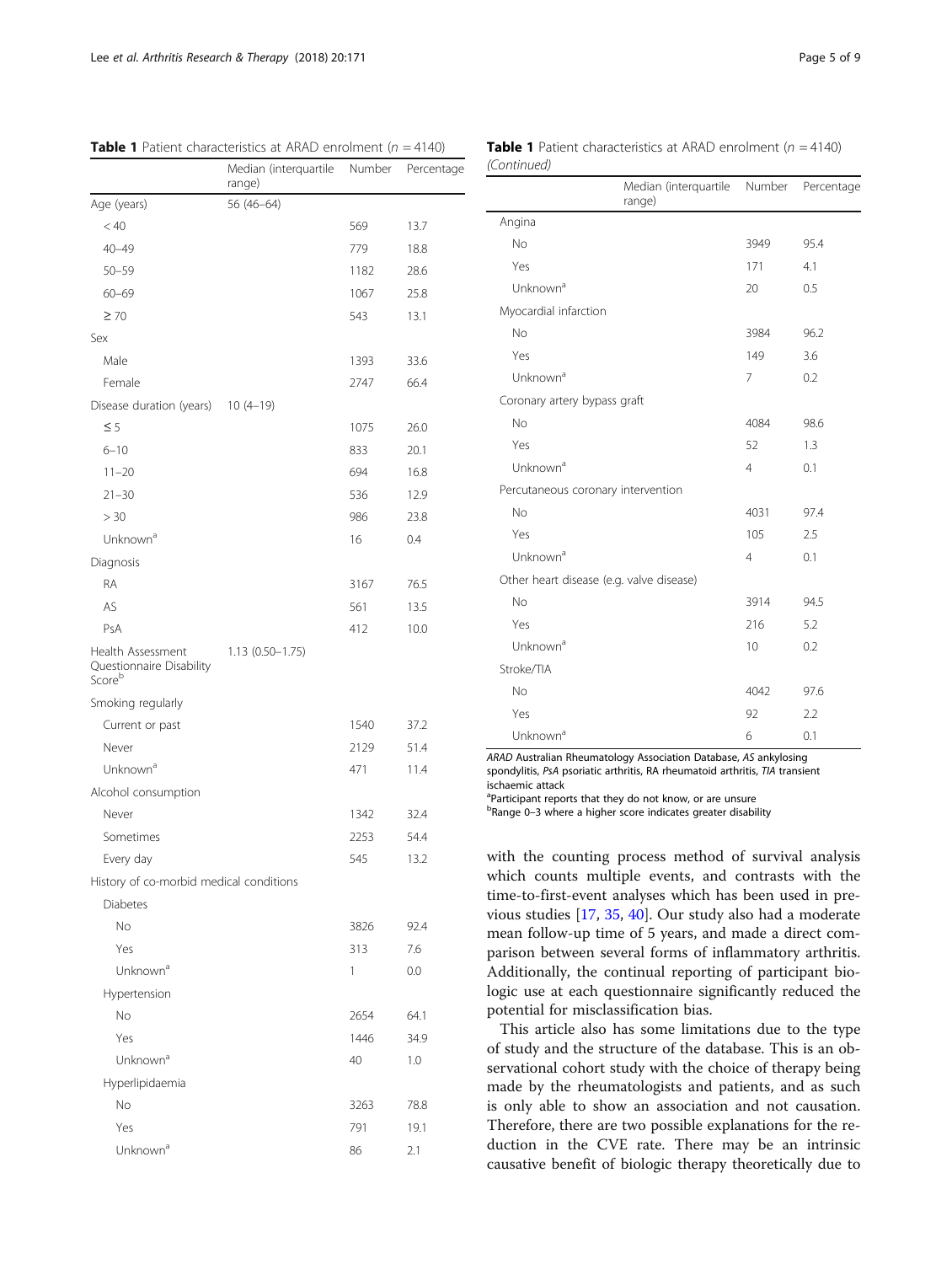<span id="page-5-0"></span>**Table 2** DMARD usage at ARAD enrolment ( $n = 4140$ )

|                                     | Number         | Percentage |
|-------------------------------------|----------------|------------|
| Biologic use                        |                |            |
| Never taken                         | 1525           | 36.8       |
| Currently taking anti-TNF biologics | 2350           | 56.8       |
| Currently taking other biologics    | 128            | 3.1        |
| Abatacept                           | 32             | 0.8        |
| Anakinra                            | $\overline{7}$ | 0.2        |
| Rituximab                           | 66             | 1.6        |
| Tocilizumab                         | 23             | 0.6        |
| Previous use                        | 121            | 2.9        |
| Unknown <sup>a</sup>                | 16             | 0.4        |
| Methotrexate status                 |                |            |
| Never taken                         | 977            | 23.6       |
| Currently taking                    | 2302           | 55.6       |
| Stopped taking                      | 856            | 20.7       |
| Unknown <sup>a</sup>                | 5              | 0.1        |
| Prednisone/prednisolone status      |                |            |
| Never taken                         | 1529           | 36.9       |
| Currently taking                    | 1613           | 39.0       |
| Stopped taking                      | 969            | 23.4       |
| Unknown <sup>a</sup>                | 29             | 0.7        |
| <b>NSAID</b> status                 |                |            |
| Not currently taking                | 2011           | 48.6       |
| Currently taking                    | 2129           | 51.4       |

ARAD Australian Rheumatology Association Database, DMARD diseasemodifying anti-rheumatic drug, TNF tumour necrosis factor, NSAID nonsteroidal anti-inflammatory drug

<sup>a</sup>Participant reports that they do not know, or are unsure of the answer

anti-inflammatory properties. Alternatively, it may be due to selection bias or bias by indication: rheumatologists choose to prescribe biologics for healthier patients, or to patients with higher levels of education or socioeconomic status who are consequently at lower risk of cardiovascular disease. While it is possible that patients with higher levels of co-morbidities may not have been offered biologics given higher thresholds for general health before treatment, patients that qualify for subsidy under the Australian Pharmaceutical Benefits Scheme must have more severe or resistant disease—overall, the net direction of any bias is therefore unclear [[22\]](#page-8-0). Furthermore, disease activity measures such as active joint counts or inflammatory markers are not collected in the ARAD. It was therefore not possible to account for disease activity in this analysis and it is possible that it is tighter disease control achieved by biologic therapy which led to a reduction of CVEs, rather than an intrinsic effect of the biologics themselves acting on vascular inflammation.

Table 3 Unadjusted univariate Cox proportional hazards regression for factors predicting cardiovascular events in patients with inflammatory arthritis ( $n = 4140$ )

| Factor                                              | <b>HR</b> | 95% CI        | $p$ value |
|-----------------------------------------------------|-----------|---------------|-----------|
| Increased age (years)                               | 1.05      | $1.06 - 1.07$ | < 0.0001  |
| Greater disease duration (years)                    | 1.02      | $1.02 - 1.02$ | < 0.0001  |
| Sex (males vs females)                              | 1.44      | $1.33 - 1.55$ | < 0.0001  |
| Biologic use (referent: biologic naïve)             |           |               | < 0.0001  |
| Current TNF biologics                               | 0.63      | $0.58 - 0.70$ | < 0.0001  |
| Current other biologics                             | 0.69      | $0.60 - 0.80$ | < 0.0001  |
| Stopped taking biologics                            | 0.97      | $0.85 - 1.10$ | 0.59      |
| Diagnosis (referent: rheumatoid arthritis)          |           |               | < 0.0001  |
| Ankylosing spondylitis                              | 0.61      | $0.53 - 0.70$ | < 0.0001  |
| Psoriatic arthritis                                 | 0.75      | $0.64 - 0.88$ | 0.0004    |
| Methotrexate treatment (referent: never)            |           |               | < 0.0001  |
| Currently taking methotrexate                       | 1.37      | $1.18 - 1.59$ | < 0.0001  |
| Stopped taking methotrexate                         | 1.56      | $1.34 - 1.82$ | < 0.0001  |
| Prednisone/prednisolone treatment (referent: never) |           |               | < 0.0001  |
| Currently taking prednisone                         | 1.35      | $1.22 - 1.49$ | < 0.0001  |
| Stopped taking prednisone                           | 0.85      | $0.76 - 0.95$ | 0.003     |
| NSAID treatment vs not currently taking             | 1.19      | $1.10 - 1.28$ | < 0.0001  |
| Smoking regularly ever                              | 1.50      | $1.39 - 1.62$ | < 0.0001  |
| Alcohol use (referent: never)                       |           |               | < 0.0001  |
| Sometimes                                           | 0.64      | $0.59 - 0.69$ | < 0.0001  |
| Every day                                           | 0.85      | $0.76 - 0.95$ | 0.01      |
| Hypertension (referent: no)                         |           |               | < 0.0001  |
| Positive history for hypertension                   | 2.21      | $2.04 - 2.41$ | < 0.0001  |
| Hyperlipidaemia (referent: no)                      |           |               | < 0.0001  |
| Positive history for hyperlipidaemia                | 2.39      | $2.22 - 2.59$ | < 0.0001  |
| Diabetes (referent: no)                             |           |               | < 0.0001  |
| Positive history for diabetes                       | 1.98      | $1.80 - 2.18$ | < 0.0001  |
| Higher HAQ <sup>a</sup>                             | 1.83      | 1.74-1.92     | < 0.0001  |

HR hazard ratio, CI confidence interval, HAQ Health Assessment Questionnaire Disability Score, NSAID non-steroidal anti-inflammatory drug, TNF tumour necrosis factor

<sup>a</sup>Range 0-3, where higher scores indicate greater functional impairment

There were only 10 deaths from cardiovascular causes observed in our study, which is lower than that which might be expected from the general Australian population. The rate of cardiovascular death in Australia in 2015 was 151 per 100,000 persons [\[41](#page-8-0)]. Therefore, approximately 30 deaths might have been expected in our study which included a total of 19,627 patient-years of follow-up. This low mortality rate may reflect a recruitment bias in the ARAD—most participants are Caucasian and speak English as their first language, and approximately one third have a tertiary-level education. Higher socioeconomic status and education levels are associated with reduced risk of cardiovascular death.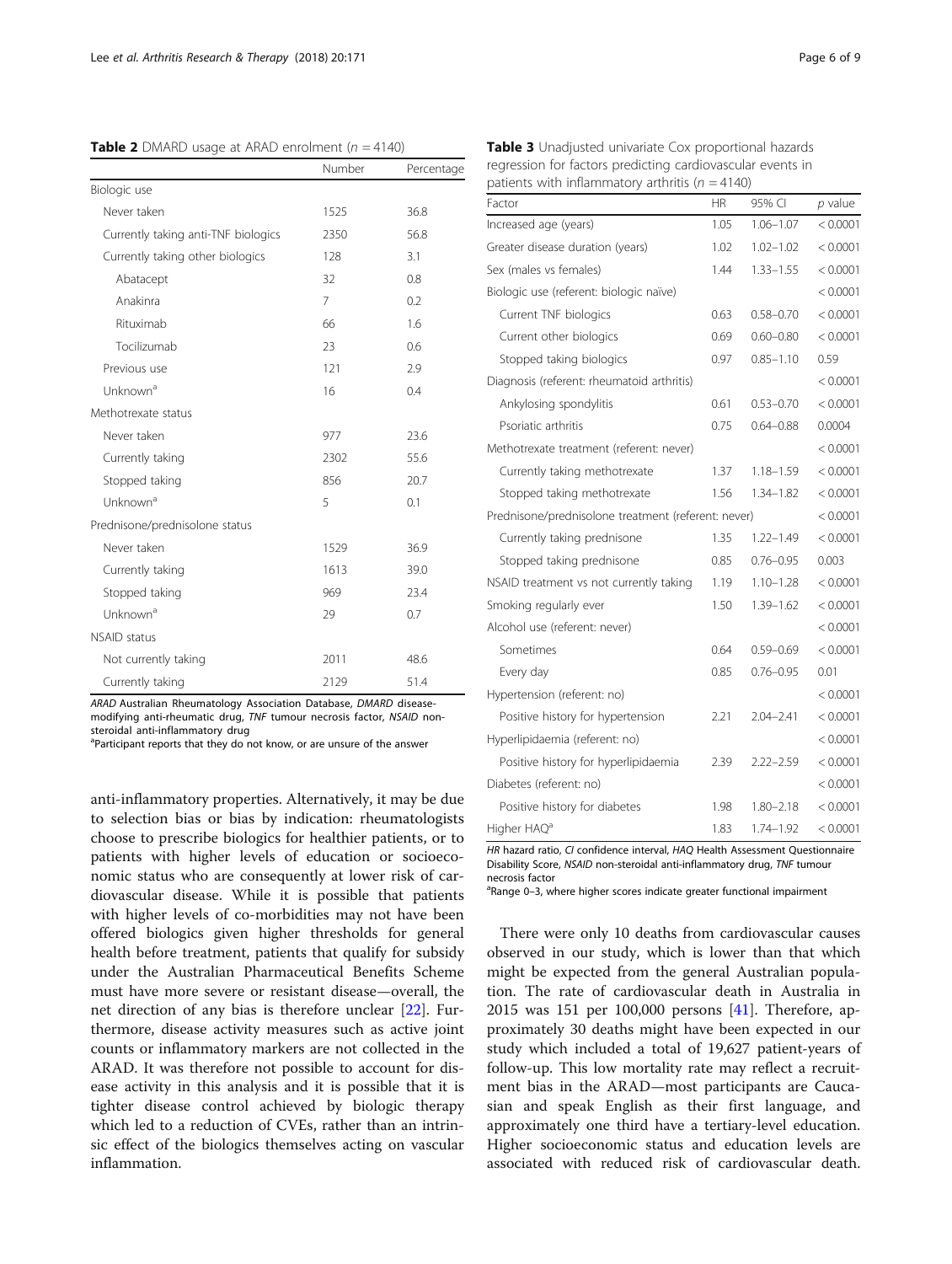<span id="page-6-0"></span>

| <b>Table 4</b> Multivariate Cox proportional hazards regression for |
|---------------------------------------------------------------------|
| factors predicting cardiovascular events in patients with           |
| inflammatory arthritis ( $n = 4140$ )                               |

| Factor                                              | <b>HR</b> | 95% CI        | $p$ value |
|-----------------------------------------------------|-----------|---------------|-----------|
| Increased age (years)                               | 1.05      | $1.05 - 1.06$ | < 0.0001  |
| Sex (males vs females)                              | 1.72      | $1.57 - 1.88$ | < 0.0001  |
| Biologic use (referent: biologic naïve)             |           |               | 0.006     |
| Current TNF biologics                               | 0.85      | $0.76 - 0.95$ |           |
| Current other biologics                             | 0.81      | $0.70 - 0.95$ |           |
| Stopped taking biologics                            | 0.96      | $0.83 - 1.11$ |           |
| Diagnosis (referent: rheumatoid arthritis)          |           |               | 0.18      |
| Ankylosing spondylitis                              | 1.14      | $0.96 - 1.36$ |           |
| Psoriatic arthritis                                 | 0.92      | $0.77 - 1.10$ |           |
| Methotrexate treatment (referent: never)            |           |               | 0.0001    |
| Currently taking methotrexate                       | 1.08      | $0.90 - 1.29$ |           |
| Stopped taking methotrexate                         | 1.28      | $1.07 - 1.53$ |           |
| Prednisone/prednisolone treatment (referent: never) |           |               | 0.02      |
| Currently taking prednisone/<br>prednisolone        | 0.96      | $0.85 - 1.08$ |           |
| Stopped taking prednisone/<br>prednisolone          | 0.86      | $0.76 - 0.97$ |           |
| NSAID treatment vs not currently<br>taking          | 1.22      | $1.13 - 1.32$ | < 0.0001  |
| Smoking regularly ever                              | 1.17      | $1.07 - 1.27$ | 0.0003    |
| Alcohol use (referent: never)                       |           |               | < 0.0001  |
| Sometimes                                           | 0.77      | $0.70 - 0.84$ |           |
| Everyday                                            | 0.77      | $0.68 - 0.87$ |           |
| Hypertension (referent: no)                         |           |               | < 0.0001  |
| Positive history for hypertension                   | 1.27      | $1.16 - 1.39$ |           |
| Hyperlipidaemia (referent: no)                      |           |               | < 0.0001  |
| Positive history for hyperlipidaemia                | 1.65      | $1.52 - 1.80$ |           |
| Diabetes (referent: no)                             |           |               | < 0.0001  |
| Positive history for diabetes                       | 1.28      | $1.16 - 1.42$ |           |
| Higher HAQ <sup>a</sup>                             | 1.48      | $1.40 - 1.57$ | < 0.0001  |

HR hazard ratio, CI confidence interval, HAQ Health Assessment Questionnaire Disability Score, NSAID non-steroidal anti-inflammatory drug, TNF tumour necrosis factor

<sup>a</sup>Range 0-3, where higher scores indicate greater functional impairment

The results may not be generalisable to the broader population with these conditions.

Apart from cardiovascular death, in this study CVEs were identified through participant self-report and it is possible that there was under-reporting of events. It is not possible to directly compare the incidence of CVEs in our study with data for the general population in Australia due to differences in the definitions of CVEs used in the Australian Institute of Health and Welfare (AIHW) analysis of the AIHW National Hospital Morbidity Database and AIHW National Mortality Database [\[41\]](#page-8-0).

The majority of ARAD participants have RA. The ARAD was founded in 2001 for the purpose of monitoring the benefits and safety of new therapies, particularly biologics. At that time in Australia, biologics were only subsidised by the Pharmaceutical Benefits Scheme for RA, so these patients made up the bulk of initial recruitment until biologics were subsidised for AS in 2004 and PsA in 2006 [[22](#page-8-0)]. However, this should not materially affect the analysis, as comparison is between biologic therapies and biologic-naïve patients. We did not find any difference in the CVE risk between RA, PsA and AS, after adjustment for other risk factors. However, as the number of participants with PsA and AS is small relative to the number of RA participants, a false negative finding is possible. The prevalence of biologics use in the ARAD population is higher than would be expected for the Australian population of patients with these rheumatic diseases. This likely reflects recruitment bias as patients commencing biologic therapy were targeted in the early recruitment process.

Furthermore, we used a composite measure for biologic use due to the small numbers of patients treated with each individual agent. It was therefore not possible to ascertain whether there was any difference in the CVE risk between individual biologic therapies. Although the ARAD collects information on reasons for biologic cessation, it was difficult to isolate a single cause to explain the finding that the CVE risk in the group who had ceased using biologic agents was not significantly different from the biologic-naïve group. This could be because those who had ceased biologic therapy were generally resistant to biologic therapy and thus did not derive any improvement in either disease status or the CVE rate, or it could be because any protective effect from biologic use is not sustained after biologic cessation and participants returned to their previous level of cardiovascular risk. Medication use was self-reported and dosages of glucocorticoid and DMARDs were not collected. Furthermore, some participants reported they were unsure if they had certain medical conditions, or had taken some medications. However, this made up only a small proportion of data points, and is unlikely to have affected the overall results.

#### Conclusions

Current use of biologics, whether anti-TNF or another mechanism of action, is associated with a reduction in the CVE rate compared to the rate among people with inflammatory arthritis who are biologic-naïve. This event reduction was no longer observed in those who had ceased biologic use. There was no difference in the CVE risk between RA, PsA and AS. These findings support the hypothesis that control of systemic inflammation in these conditions may reduce the cardiovascular risk.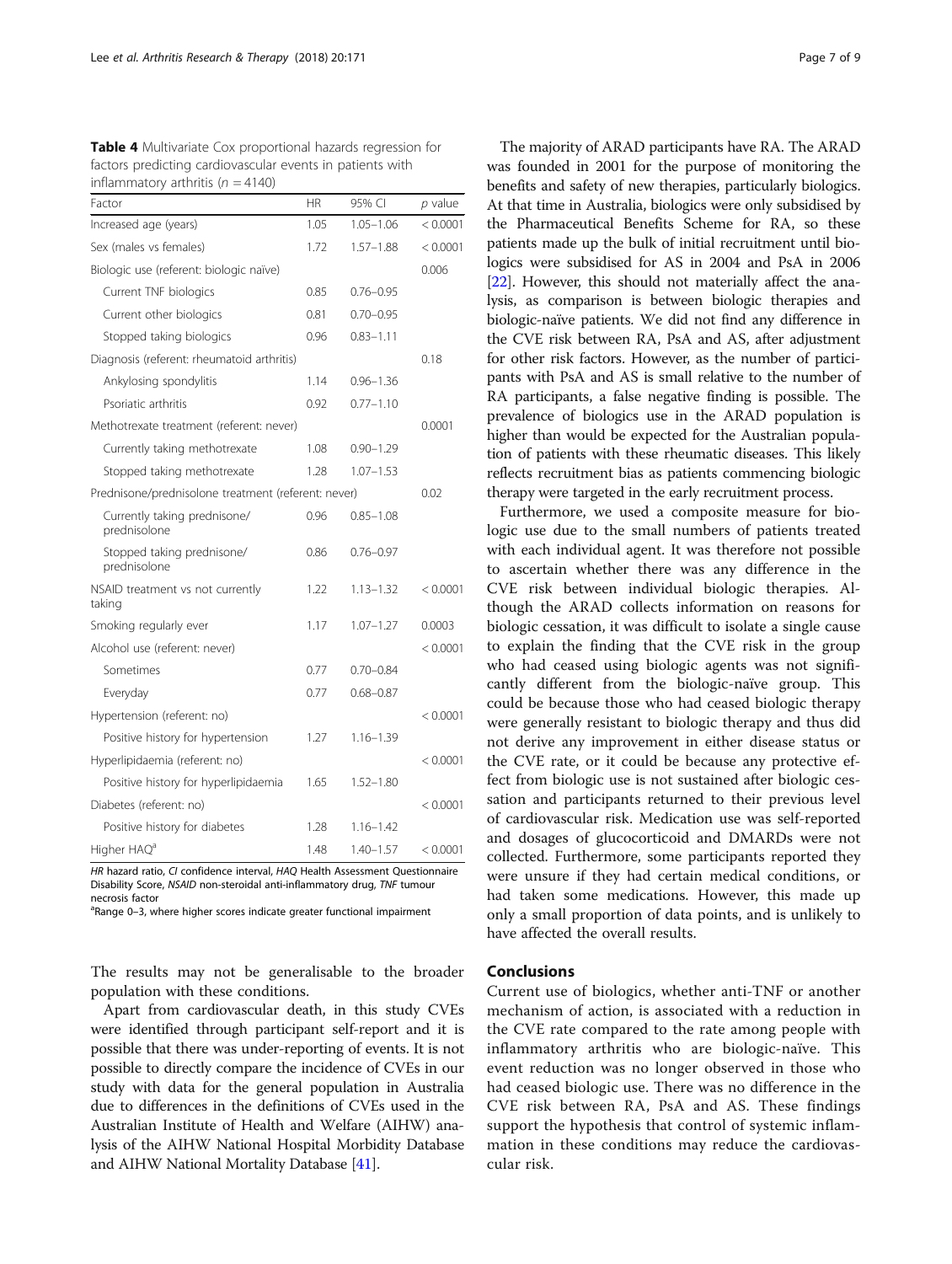#### <span id="page-7-0"></span>Abbreviations

ARAD: Australian Rheumatology Association Database; AS: Ankylosing spondylitis; BSRBR-RA: British Society for Rheumatology Biologic Register; CI: Confidence interval; CVE: Cardiovascular event; DMARD: Diseasemodifying anti-rheumatic drug; HAQ: Health Assessment Questionnaire Disability Score; HR: Hazard ratio; ICD-10: International Statistical Classification of Diseases and Related Health Problems, 10th revision; IQR: Interquartile range; NSAID: Non-steroidal anti-inflammatory drug; PsA: Psoriatic arthritis; RA: Rheumatoid arthritis; TNF: Tumour necrosis factor

#### Acknowledgements

The authors would like to thank Jillian Patterson, Kolling Institute of Medical Research Statistics Clinic, Royal North Shore Hospital for assistance with the recommended models of statistical analyses. They would like to acknowledge the contributions of Joan McPhee, Vibhasha Chand, Lyndall Henderson and the ARAD Steering Committee with special thanks to Graeme Carroll and Claire Barrett. The authors also thank Australian rheumatologists and patients for contributing data to the ARAD.

#### Funding

PS is supported by a Commonwealth Government of Australia National Health & Medical Research Council (NHMRC) postgraduate scholarship. RB is funded by an NHMRC Senior Principal Research Fellowship.

The ARAD is currently supported by unrestricted educational grants administered through the Australian Rheumatology Association from AbbVie Pty Ltd, Pfizer Australia, Sanofi Australia, Celgene Australian & NZ and Bristol-Myers Squibb Australia Pty Ltd. Previous sponsorship for the ARAD included an NHMRC Enabling Grant (384330), Amgen Australia Pty Ltd, Aventis, AstraZeneca, Roche, Monash University and Cabrini Health. Infrastructure support for the ARAD was received from Cabrini Health, Monash University, Royal North Shore Hospital and the Australian Rheumatology Association.

#### Availability of data and materials

The datasets analysed during the current study are not publicly available due to Human Research Ethics Committee requirements, but are available from the corresponding author on reasonable request.

#### Authors' contributions

JLL, PS and LM analysed and interpreted the data. JLL and PS drafted the manuscript. All authors were substantially involved in study concept and design, critically reviewed the manuscript and approved the final version to be published.

#### Ethical approval and consent to participate

Twenty ethics committees and organisations have granted approval for the ARAD across each state in Australia (New South Wales: Northern Sydney Local Health District, Cancer Council NSW; Victoria: Cabrini Health, Monash University, Royal Children's Hospital, St Vincent's Hospital, Cancer Council Victoria; Queensland: Queensland Government; South Australia: The South Australian Department of Health and Ageing, Women's and Children's Hospital SA Health Network; Western Australia: Department of Health WA, Fiona Stanley Hospital, Rockingham General Hospital, Royal Perth Hospital, Southern Metropolitan Health Service, Government of WA; Tasmania: Tasmania Health, University of Tasmania; Australian Capital Territory: ACT Health and Community Care). Approval has also been granted by the Australian Institute of Health and Welfare, the Australian Government Department of Health and the Department of Defence and Veterans' Affairs, the cancer registry in each state (New South Wales, Victoria, Queensland, South Australia, Western Australia, Tasmania, Australian Capital Territory, Northern Territory) and the National Cancer Statistics Clearing House. All participants provide informed consent.

#### Consent for publication

Not applicable.

#### Competing interests

The authors declare that they have no competing interests.

#### Publisher's Note

Springer Nature remains neutral with regard to jurisdictional claims in published maps and institutional affiliations.

#### Author details

<sup>1</sup>Sydney Medical School, University of Sydney, Sydney, Australia. <sup>2</sup>Institute of Bone and Joint Research, Kolling Institute, Northern Sydney Local Health District, St Leonards, NSW, Australia. <sup>3</sup>Department of Rheumatology, Royal North Shore Hospital, Reserve Road, St Leonards, NSW 2065, Australia. 4 Monash Department of Clinical Epidemiology, Cabrini Institute, Melbourne, VIC, Australia. <sup>5</sup>Centre of Cardiovascular Research & Education in Therapeutics, School of Public Health and Preventive Medicine, Monash University, Melbourne, VIC, Australia. <sup>6</sup>Department of Rheumatology, The Queen Elizabeth Hospital, Adelaide, SA, Australia. <sup>7</sup>University of Adelaide Adelaide, SA, Australia. <sup>8</sup>School of Public Health and Community Medicine, University of New South Wales, Sydney, NSW, Australia. <sup>9</sup>Rheumatology Department, St George Hospital, Sydney, NSW, Australia.

#### Received: 27 February 2018 Accepted: 12 July 2018 Published online: 07 August 2018

#### References

- 1. Perk J, De Backer G, Gohlke H, Graham I, Reiner Ž, Verschuren M, et al. European guidelines on cardiovascular disease prevention in clinical practice (version 2012). Eur Heart J. 2012;33:1635–701.
- 2. Solomon DH, Goodson NJ, Katz JN, Weinblatt ME, Avorn J, Setoguchi S, et al. Patterns of cardiovascular risk in rheumatoid arthritis. Ann Rheum Dis. 2006;65:1608–12.
- 3. Wolfe F, Mitchell DM, Sibley JT, Fries JF, Bloch DA, Williams CA, et al. The mortality of rheumatoid arthritis. Arthritis Rheum. 1994;37:481–94.
- 4. Han C, Robinson DW, Hackett MV, Paramore LC, Fraeman KH, Bala MV. Cardiovascular disease and risk factors in patients with rheumatoid arthritis, psoriatic arthritis, and ankylosing spondylitis. J Rheumatol. 2006;33:2167–72.
- 5. Ferraccioli G, Gremese E. Thrombogenicity of TNF alpha in rheumatoid arthritis defined through biological probes: TNF alpha blockers. Autoimmun Rev. 2004;3:261–6.
- 6. Beinsberger J, Heemskerk JW, Cosemans JM. Chronic arthritis and cardiovascular disease: altered blood parameters give rise to a prothrombotic propensity. Semin Arthritis Rheum. 2014;44:345–52.
- 7. Lacaille D, Avina-Zubieta JA, Sayre EC, Abrahamowicz M. Improvement in 5 year mortality in incident rheumatoid arthritis compared with the general population—closing the mortality gap. Ann Rheum Dis. 2017;76:1057.
- 8. Shen J, Shang Q, Tam LS. Targeting inflammation in the prevention of cardiovascular disease in patients with inflammatory arthritis. Transl Res. 2016;167:138–51.
- 9. Di Minno MN, Iervolino S, Zincarelli C, Lupoli R, Ambrosino P, Pizzicato P, et al. Cardiovascular effects of Etanercept in patients with psoriatic arthritis: evidence from the cardiovascular risk in rheumatic diseases database. Expert Opin Drug Saf. 2015;14:1905–13.
- 10. Choy E, Ganeshalingam K, Semb AG, Szekanecz Z, Nurmohamed M. Cardiovascular risk in rheumatoid arthritis: recent advances in the understanding of the pivotal role of inflammation, risk predictors and the impact of treatment. Rheumatology (Oxford). 2014;53:2143–54.
- 11. Peters MJ, van Sijl AM, Voskuyl AE, Sattar N, Smulders YM, Nurmohamed MT. The effects of tumor necrosis factor inhibitors on cardiovascular risk in rheumatoid arthritis. Curr Pharm Des. 2012;18:1502–11.
- 12. Brezinski EA, Follansbee MR, Armstrong EJ, Armstrong AW. Endothelial dysfunction and the effects of TNF inhibitors on the endothelium in psoriasis and psoriatic arthritis: a systematic review. Curr Pharm Des. 2014; 20:513–28.
- 13. Daien CI, Duny Y, Barnetche T, Daures JP, Combe B, Morel J. Effect of TNF inhibitors on lipid profile in rheumatoid arthritis: a systematic review with meta-analysis. Ann Rheum Dis. 2012;71:862–8.
- 14. Greenberg JD, Kremer JM, Curtis JR, Hochberg MC, Reed G, Tsao P, et al. Tumour necrosis factor antagonist use and associated risk reduction of cardiovascular events among patients with rheumatoid arthritis. Ann Rheum Dis. 2011;70:576–82.
- 15. Bili A, Tang X, Pranesh S, Bozaite R, Morris SJ, Antohe JL, et al. Tumor necrosis factor alpha inhibitor use and decreased risk for incident coronary events in rheumatoid arthritis. Arthritis Care Res (Hoboken). 2014;66:355–63.